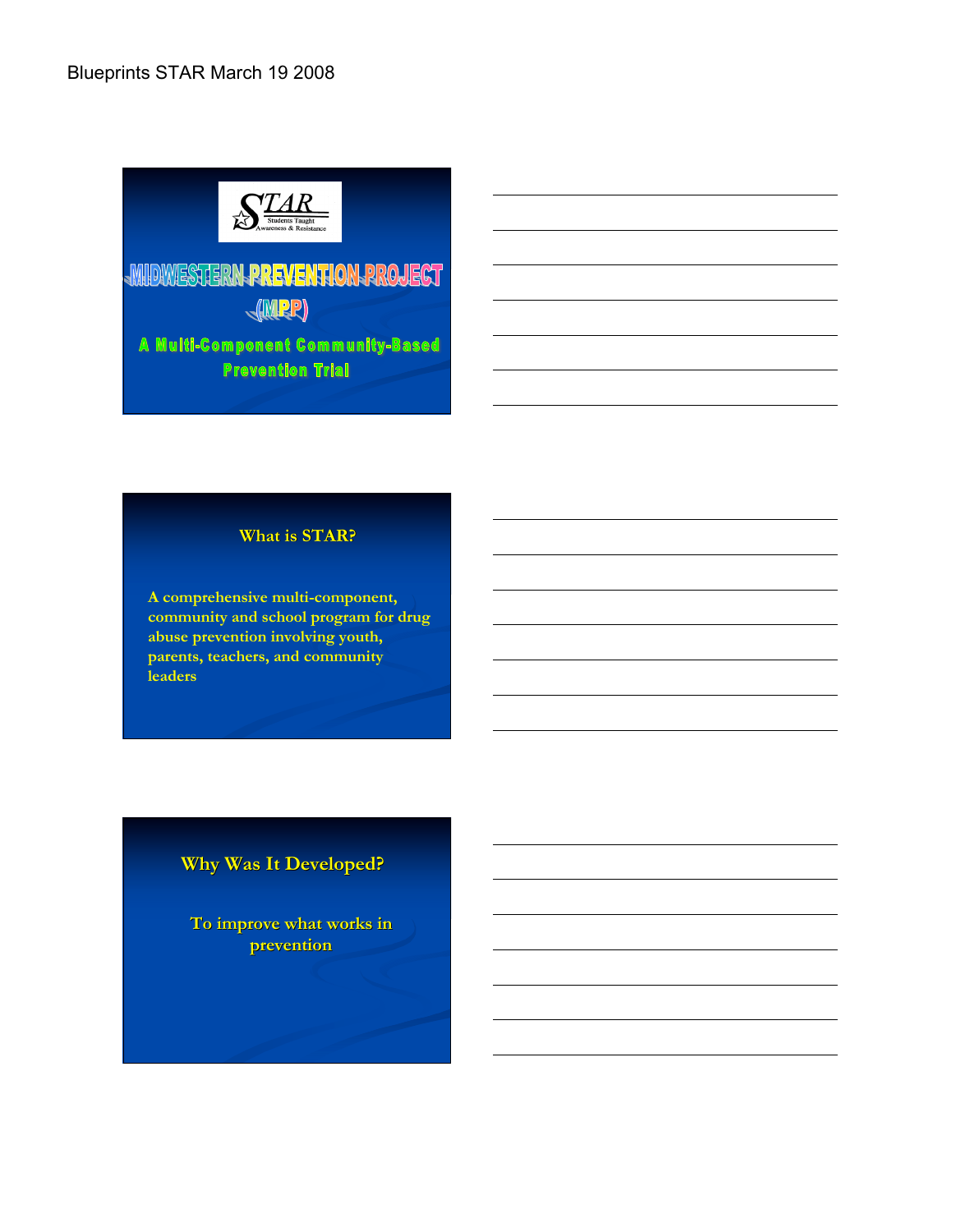#### **What Works in Prevention?**

- **Counteract personal, social and environmental influences on drug use**
- **Follow sound theoretical, process and structural models**
- **Implement with active social learning methods**



#### **Arguments for Community Prevention**

- **Counteract multiple social influences on adolescent tobacco use with programs aimed at each influence (school, parent, community, policy, mass media)**
- **Reinforce social norms for non-use across the community**
- **Provide sustained program exposure**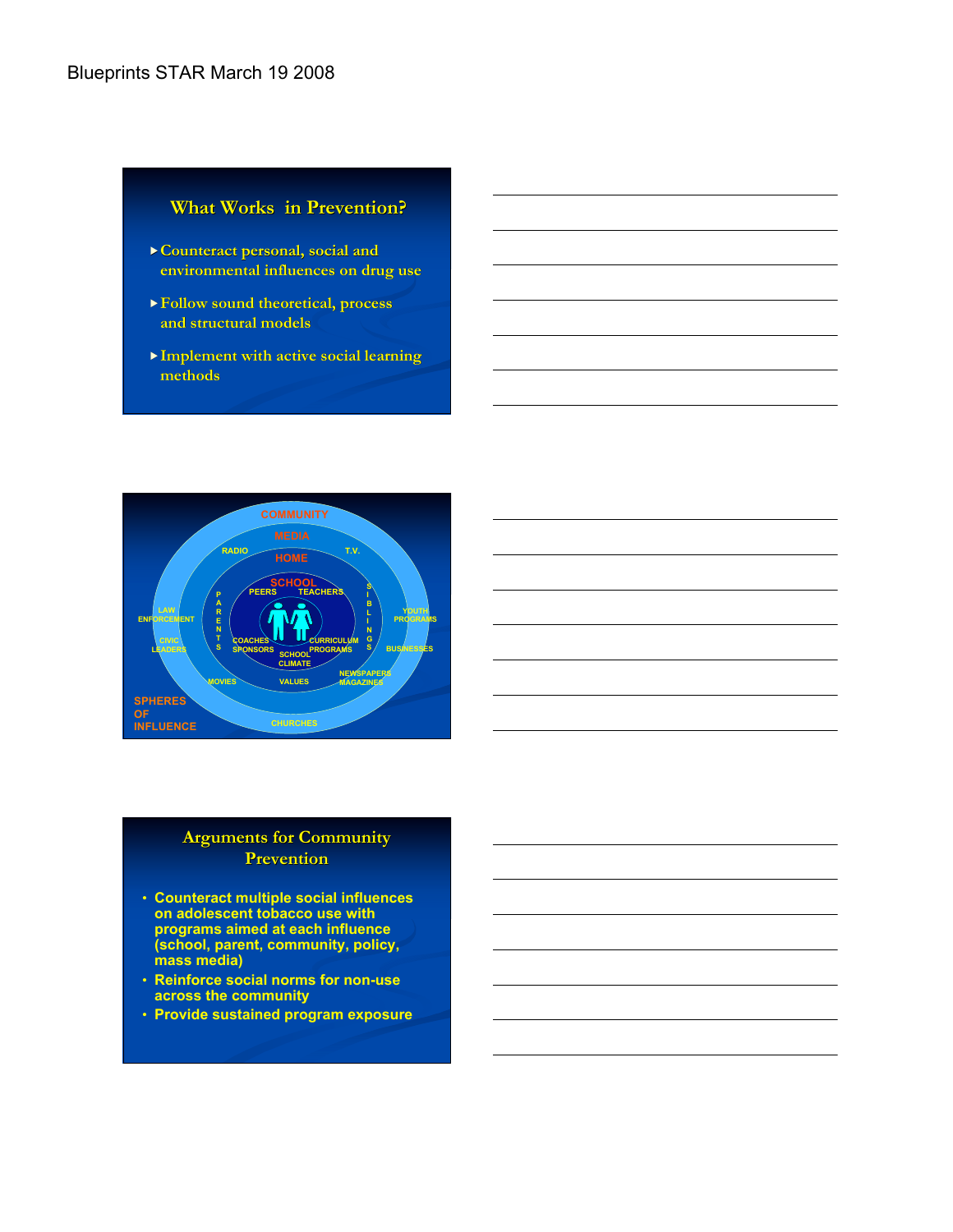| <b>Midwestern Prevention Project (MPP)</b><br><b>Program Components</b> |  |                                                             |   |                                            |                                   |  |
|-------------------------------------------------------------------------|--|-------------------------------------------------------------|---|--------------------------------------------|-----------------------------------|--|
| Year 1                                                                  |  | 2                                                           | З |                                            |                                   |  |
|                                                                         |  | Mass Media (31 per year)                                    |   |                                            |                                   |  |
| <b>School Program (18 sessions)</b>                                     |  |                                                             |   |                                            |                                   |  |
|                                                                         |  | <b>Parent program + Committee</b><br>(2 sessions) (ongoing) |   |                                            |                                   |  |
|                                                                         |  |                                                             |   | <b>Community Organization</b><br>(ongoing) |                                   |  |
|                                                                         |  |                                                             |   |                                            | <b>Policy Change</b><br>(ongoing) |  |



#### **PROJECT STAR PROGRAM COMPONENTS Community** Media Program

- **Organization •** Community leader skills training • Development of council • Development of task forces • Policy support • Basic classroom program (10-13 sessions)<br>• Booster classroom program (5-7 sessions) P<mark>O|iC</mark>Y Pr<mark>OGra</mark>m • Needs assessment • Government official training • Referenda on prevention policy changes • Policy support • Press kits • News series • Student video contest • Video magazine • Interactive television School Program Parent Program • Involvement in school program through homework assignments • School guidelines • Parent skills training (2 sessions) • School/neighborhood support
	-
- 

#### **Project STAR School Curriculum**

- **10-13 sessions in transition year to middle school or junior high school (6th or 7th grade)**
- **5-7 booster sessions taught the following year in 7th or 8th grade**
- **Each session takes approximately 45-50 minutes**
- **Most often taught in health, science, social studies, guidance, and physical education classes, but may be taught in conjunction with any subject**
- **Teacher training: two days for Part I, one day for Part II**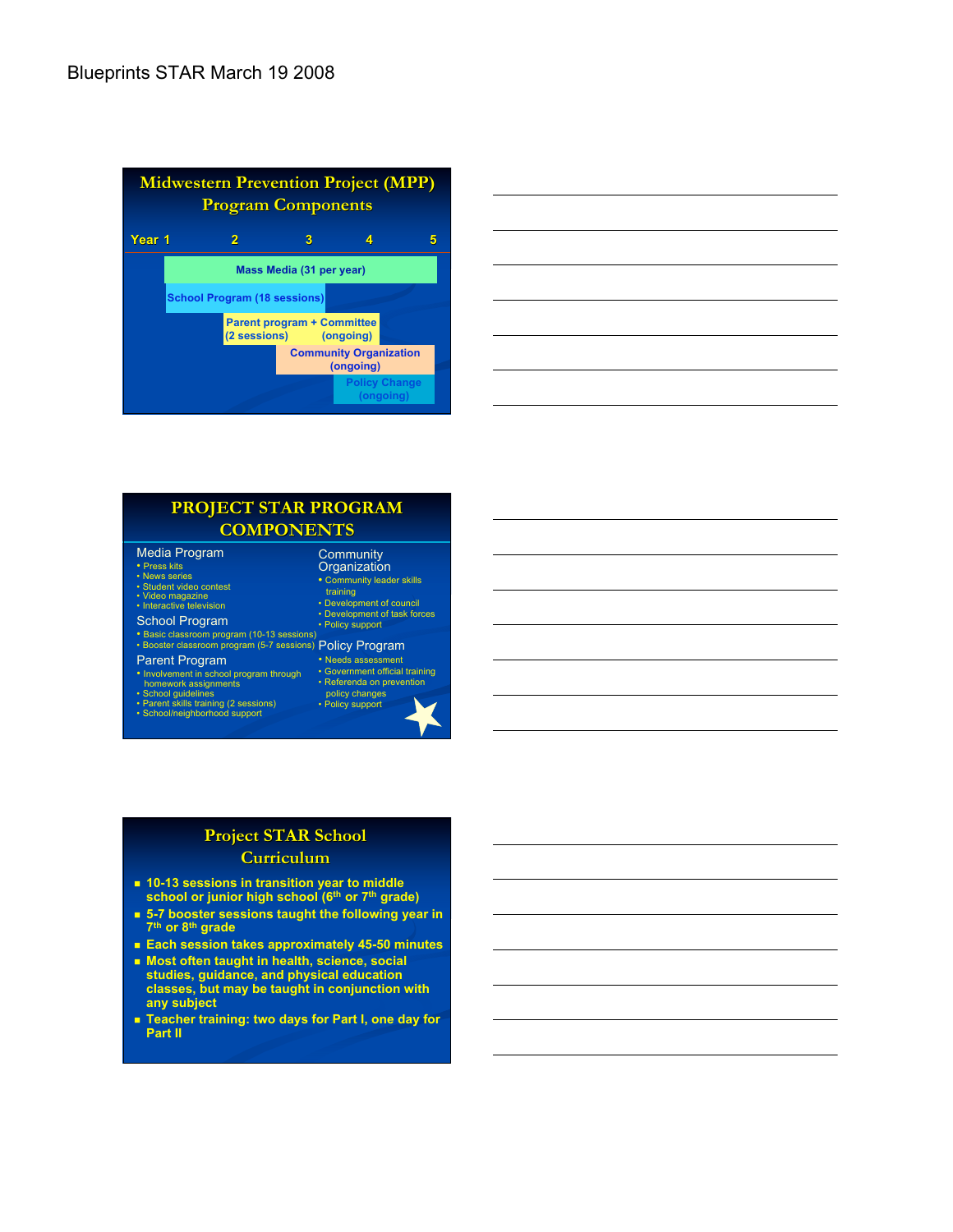#### **Implementation Schedule**

- **Start teaching curriculum 2-3 weeks after teacher training**
- **Wait at least one month into school, so peer relationships have formed**
- **Teach approximately 2 sessions per week**
- **Try to coordinate similar schedule for all classes, to enhance school-wide effect**

#### **Social Learning Method**

- **General principles**
- **Modeling**
- **Role playing**
- **Socratic group discussion with feedback**
- **Extended practice in real-life setting (homework)**

#### **Socratic Method**

- **No lecturing**
- **Teacher poses questions to capitalize on students' existing knowledge**
- **Students draw their own conclusions**
- **Teacher remains neutral**
- **Result is enhanced belief in topic by students**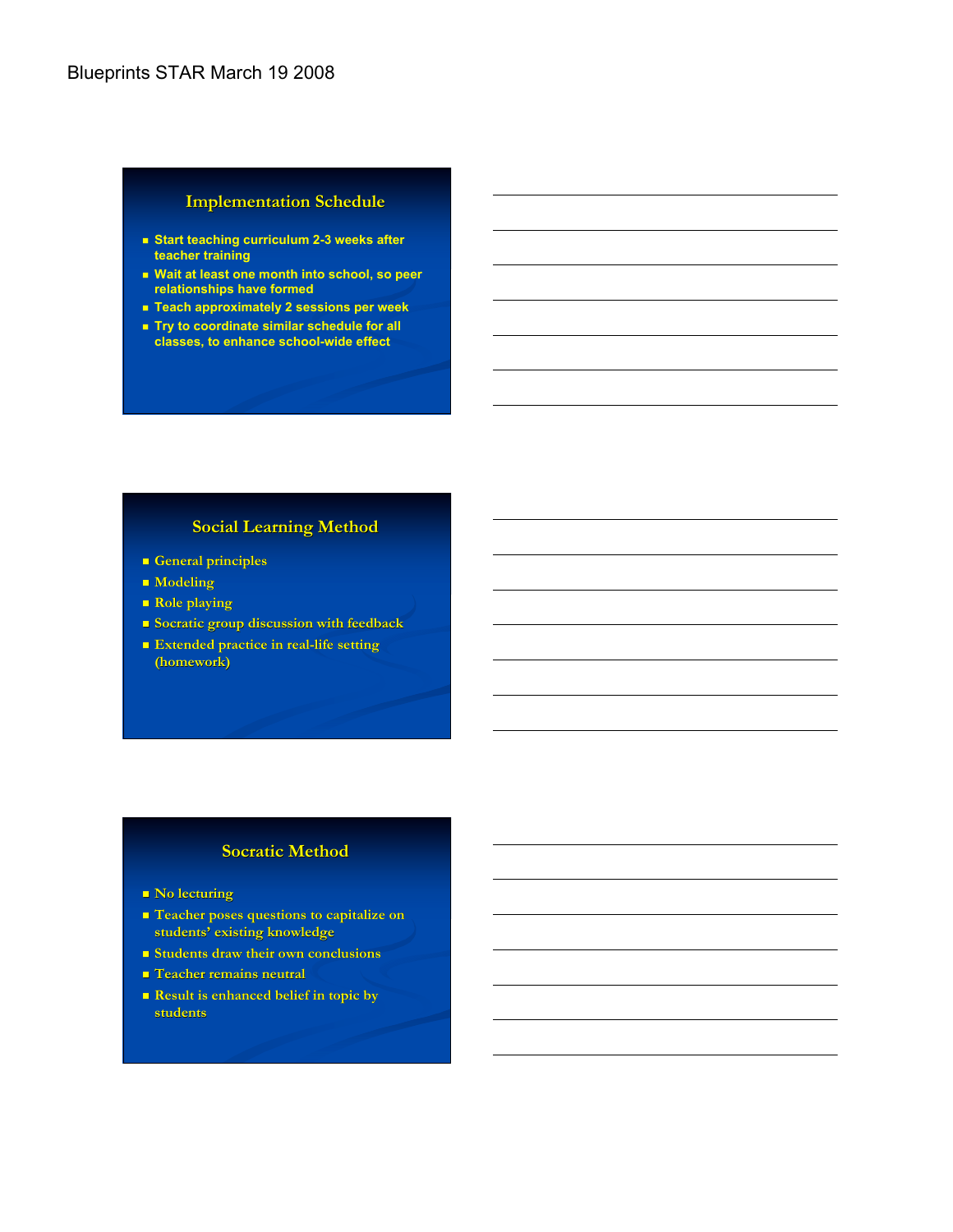#### **Peer Leader Selection**

- Students vote for 5 peer leaders per class
- Students are told that in future class sessions, they will be learning special skills
- Asked to nominate classmates to assist, who are respected and liked and would be good leaders.
- Students are NOT told that it is for a drug abuse prevention program

## **Peer Leader Training**

- Trained prior to start of classroom sessions
- Peer leaders from all classes may be trained together by one teacher
- Trains them in resistance skills so they can model them during classroom sessions
- **Motivates them to view their job as important** because other students look up to them and respect their opinions

# **Project STAR Part I Sessions**

| #              | Title                                                   | Description                                                                                                                                                                       |
|----------------|---------------------------------------------------------|-----------------------------------------------------------------------------------------------------------------------------------------------------------------------------------|
|                | Consequences                                            | Students identify positive and negative<br>consequences of drug use and non-use, focusing<br>on short-term and social consequences.                                               |
| $\overline{2}$ | <b>Techniques to</b><br>Say "No"                        | Students learn and practice 8 techniques to refuse<br>drug offers.                                                                                                                |
| 3              | <b>Peer Pressure</b><br>Resistance                      | Students discuss types of peer pressure and learn<br>assertiveness skills. They practice being assertive in<br>role plays of pressure situations.                                 |
| 4              | To Tell the<br>Truth &<br>Prevention<br><b>Baseball</b> | Students complete a survey which provides<br>statistics on drug use rates within their school.<br>They play a game to learn facts about drugs, their<br>effects, use, and misuse. |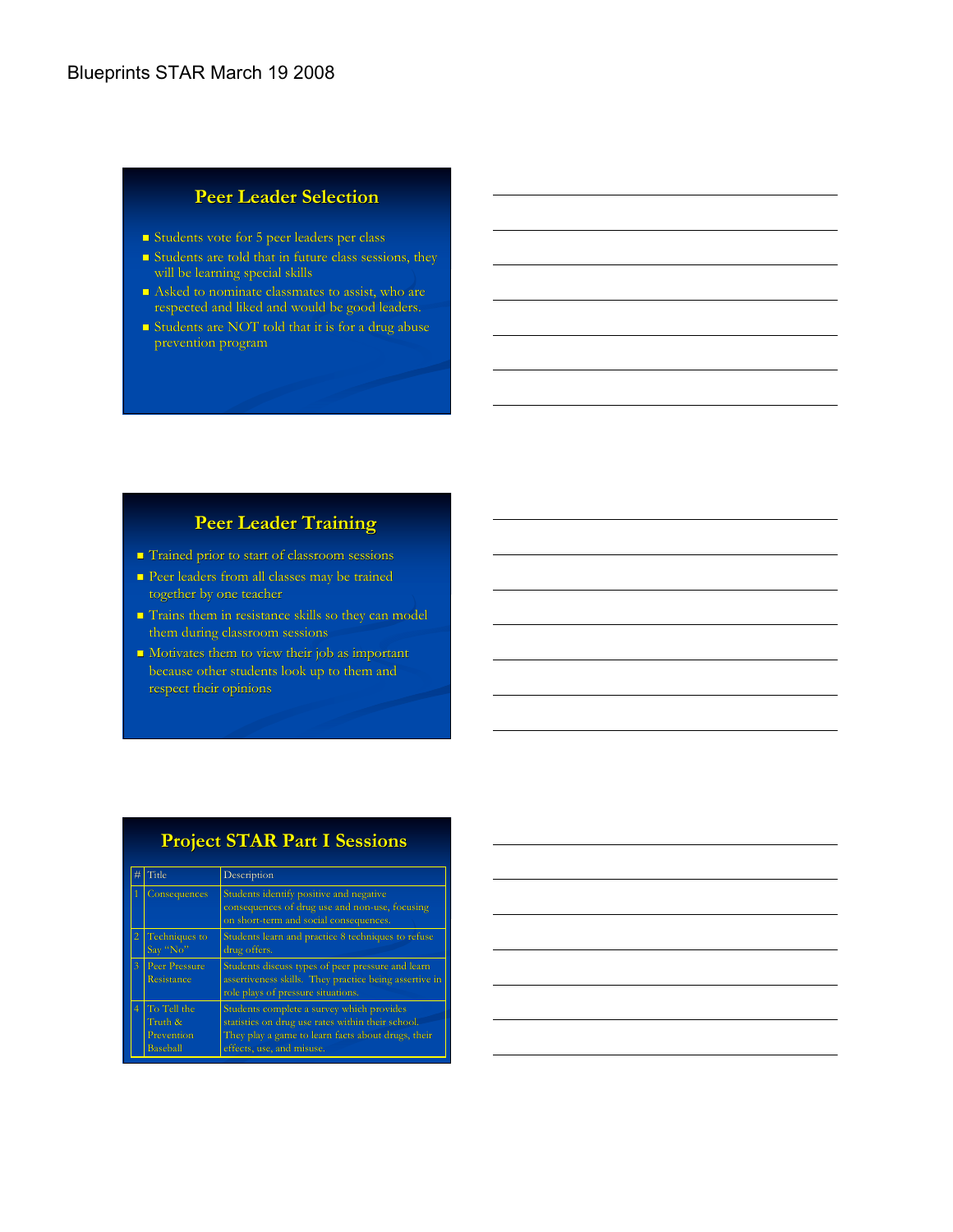| <b>Companion Violence Prevention</b><br>Sessions - Part I (Optional) |                                                           |                                                                                                                                                                           |  |  |
|----------------------------------------------------------------------|-----------------------------------------------------------|---------------------------------------------------------------------------------------------------------------------------------------------------------------------------|--|--|
| #                                                                    | Title                                                     | Description                                                                                                                                                               |  |  |
| 11                                                                   | Anger and Its<br>Consequences                             | Students learn the difference between anger,<br>aggression and violence, identify positive and<br>negative consequences for each, and role play<br>consequences.          |  |  |
| 12                                                                   | De-escalating<br>Anger                                    | Students identify the cues of anger and learn<br>skills to calm or de-escalate a situation. They<br>practice by role playing situations they have seen<br>or experienced. |  |  |
| 13                                                                   | <b>Seeking Safety</b><br>in Conflict<br><b>Situations</b> | Students learn to recognize when a situation<br>requires seeking safety and help, and identify<br>resources at home, school and in the community.                         |  |  |

| <u> 1989 - Andrea Santana, amerikana amerikana amerikana amerikana amerikana amerikana amerikana amerikana amerika</u> |  |  |
|------------------------------------------------------------------------------------------------------------------------|--|--|
| ,我们也不会有什么?""我们的人,我们也不会有什么?""我们的人,我们也不会有什么?""我们的人,我们也不会有什么?""我们的人,我们也不会有什么?""我们的人                                       |  |  |
| the contract of the contract of the contract of the contract of the contract of                                        |  |  |
|                                                                                                                        |  |  |
|                                                                                                                        |  |  |
| ,我们也不会有什么?""我们的人,我们也不会有什么?""我们的人,我们也不会有什么?""我们的人,我们也不会有什么?""我们的人,我们也不会有什么?""我们的人                                       |  |  |
|                                                                                                                        |  |  |

# **Parental Involvement through Homework**

- Most assignments require involvement or assistance of a parent or other significant adult
- Gives parents the opportunity to discuss their family values, expectations and views about drug use with their child
- Raises parent awareness of the problems young people face regarding drug use

#### **Sample Homework Session 1: Consequences Part A: Parent Interview**

- Directions: Ask your parent the questions below and write his or her answers in the space provided.
	-
	-
	-
	- $\blacksquare$  <br> What do you think will be the most important benefits to me of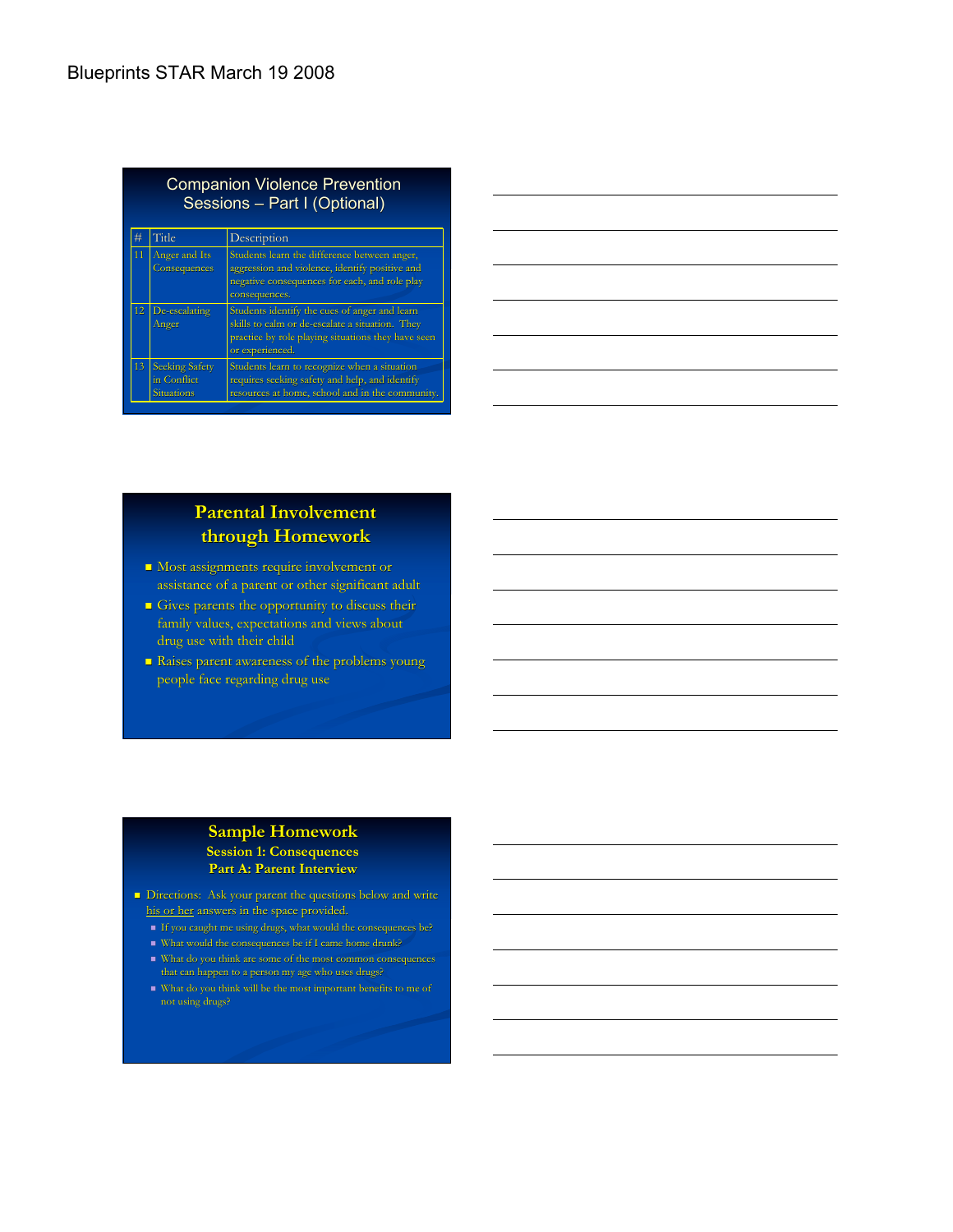### **STAR Parent Program**

- Starts with formation of Project STAR Parent Program Committee at school
- **Committee consists of a minimum of 4-6** parents, 2 student leaders, and the school principal (chair).
- **Committee receives a 4 hour training and** comprehensive program manual
- $\blacksquare$  Meet regularly throughout school year to planand implement Parent Program activities

#### **Parent Skills Workshop**

- Two hour session held twice during school year (usually in evening)
- All parents of 7<sup>th</sup> or 8<sup>th</sup> graders receiving STAR Part II classroom sessions are invited to attend with their children
- Presented by Parent Program Committee members, using
- Teaches parents skills and techniques to help keep their children drug-free
- **Fun and interactive; uses role plays, group and partner** activities, worksheets and discussion.

## **Parent Skills Workshop Content**

- Student demonstration of resistance skills learned in class, parent role plays of the skills, and suggestions for reinforcing the skills at home
- Strategies to help parents increase awareness of their children's friends and encourage positive friendships
- Skills for improving parent-child communication during the adolescent years
- **Techniques for effectively communicating** expectations, promoting responsibility, and establishing and enforcing family rules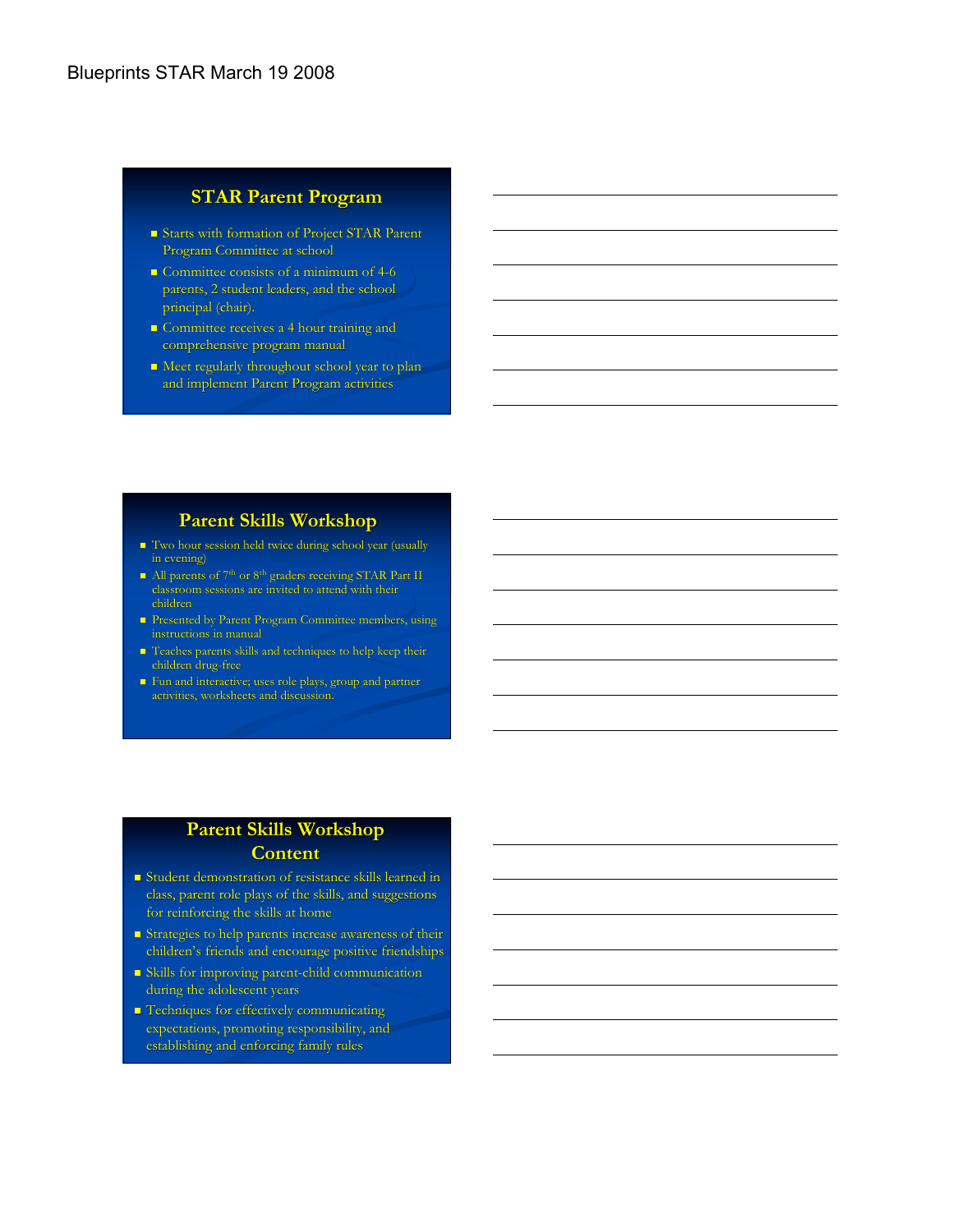#### **Parents: My Plan for Improving Communication**

**Evaluate the progress you made this week by checking the appropriate column:**

| <b>Revealing my feelings without</b>        | l am<br>doing<br>this<br>more | I am<br>about<br>the<br>same | I need<br>to do<br>this<br>more |
|---------------------------------------------|-------------------------------|------------------------------|---------------------------------|
| blaming or accusing                         | □                             | П                            |                                 |
| <b>Understanding my child's</b><br>feelings | n                             | п                            |                                 |
| From: Parent Program Manual                 |                               |                              | <b>USC © 2000</b>               |
|                                             |                               |                              |                                 |

## **Community Organization**

- **Community leader skills**
- **training**
- **Development of council**
- **Development of task forces**
- **Policy support**

# **Get Ready, Get Set, Go!**

**Community Organization for Drug Abuse Prevention**

**A Training Manual for Community Leaders**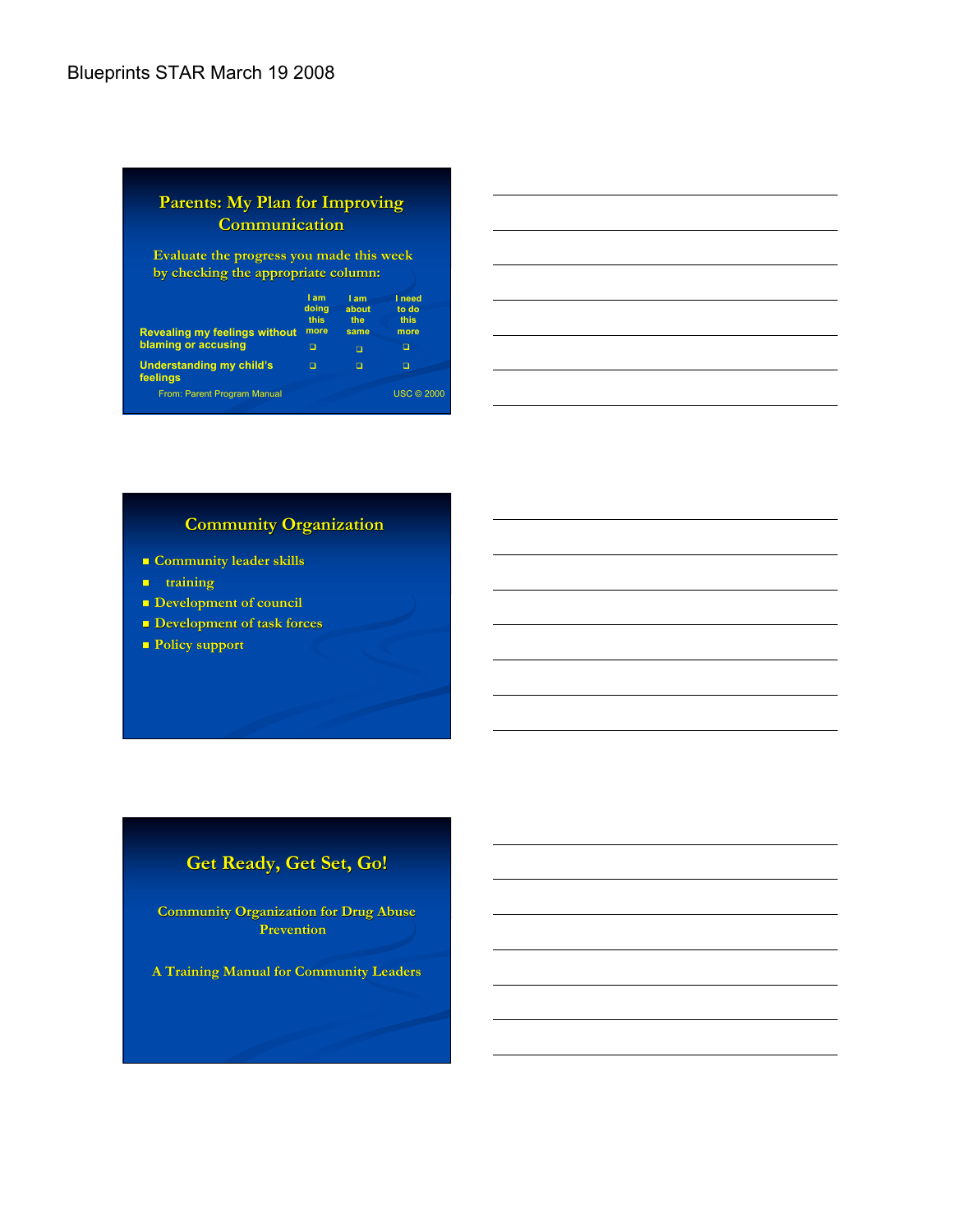### Table of Contents

- **Community Readiness for Prevention**
- **Activity 1: Agree on your target Population**
- **2: Your Community's Boundaries**
- **3: Review your Community's Level of Readiness**
- **4: Match Assets to Gaps,**

## **Needs to Resources**

- **Community Organization Development & Strengthening**
- **Activity 5: Making Your Public Commitment**
- **6: Deciding on a Structure**
- **Initial Strategic Planning 7: Agreeing on a Mission**
- **Statement 8: The Planning Matrix**

#### **Media Program**

- **Press kits**
- **News series**
- **Student video contest**
- **Video magazine**
- **Interactive television**

# **Understanding Media for Prevention Planning**

**A Training Manual for Community Leaders**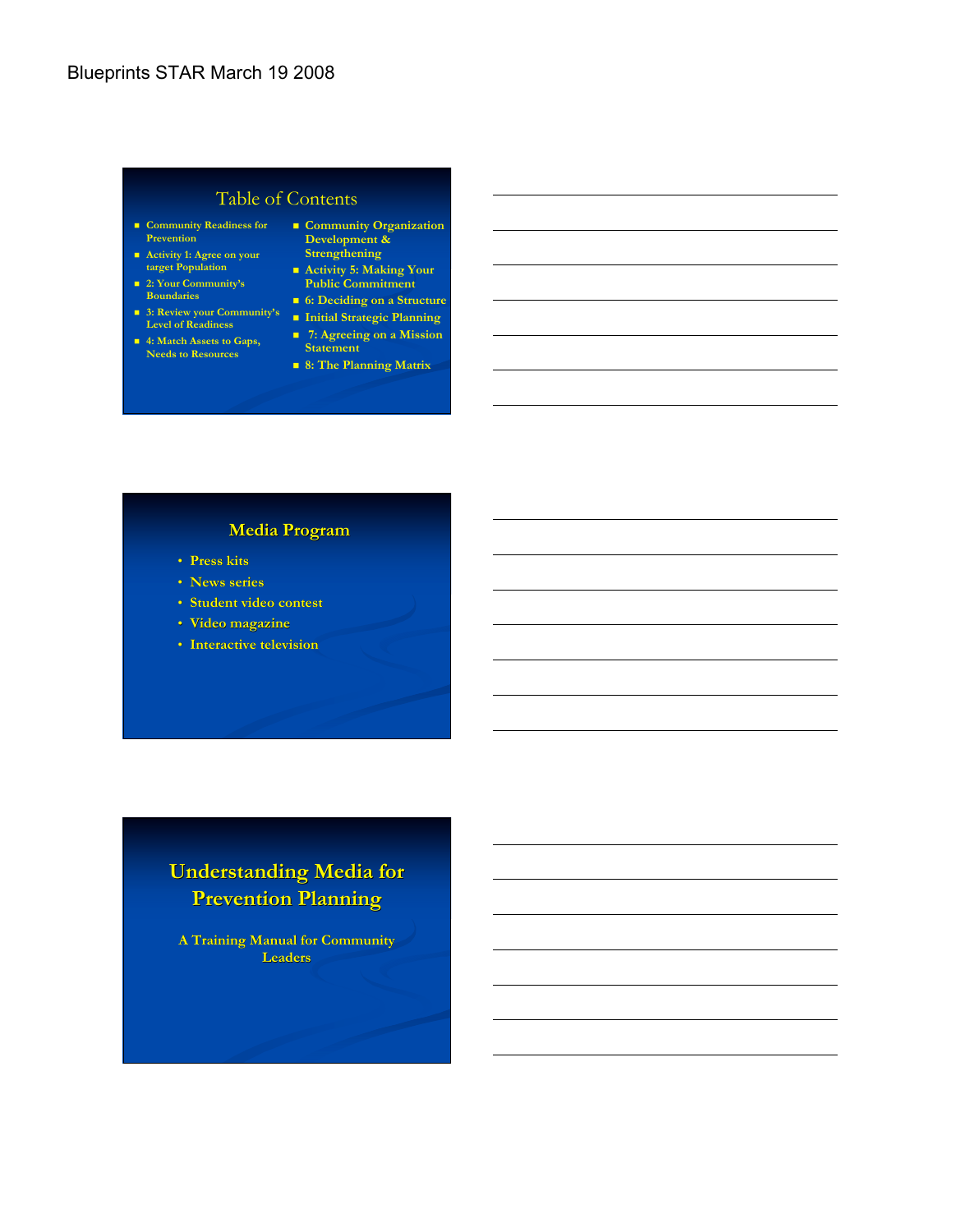# **Constructing Media Pieces**

- Constructing a Press Kit Personalize your Press Kit
- Write a 1-2 sentence description of each:
- What is the activity that
- you want covered?
- Who is it aimed at? - Where is it to be held?
- 
- Why is your organization
- doing this?
- When is it being held?
- Include your organization's mission
- statement
- Identify your community (psychological, social &
	- physical boundaries - Your logo and structure
	-

# **Policy Program**

- **Needs assessment**
- **Government official training**
- **Referenda on prevention policy changes**
- **Policy support**

# **Planning for ADOPTION**

- **Assessing risk and protective factors**
- • **Building community readiness and involvement in prevention**
- Assessing current prevention  **programs**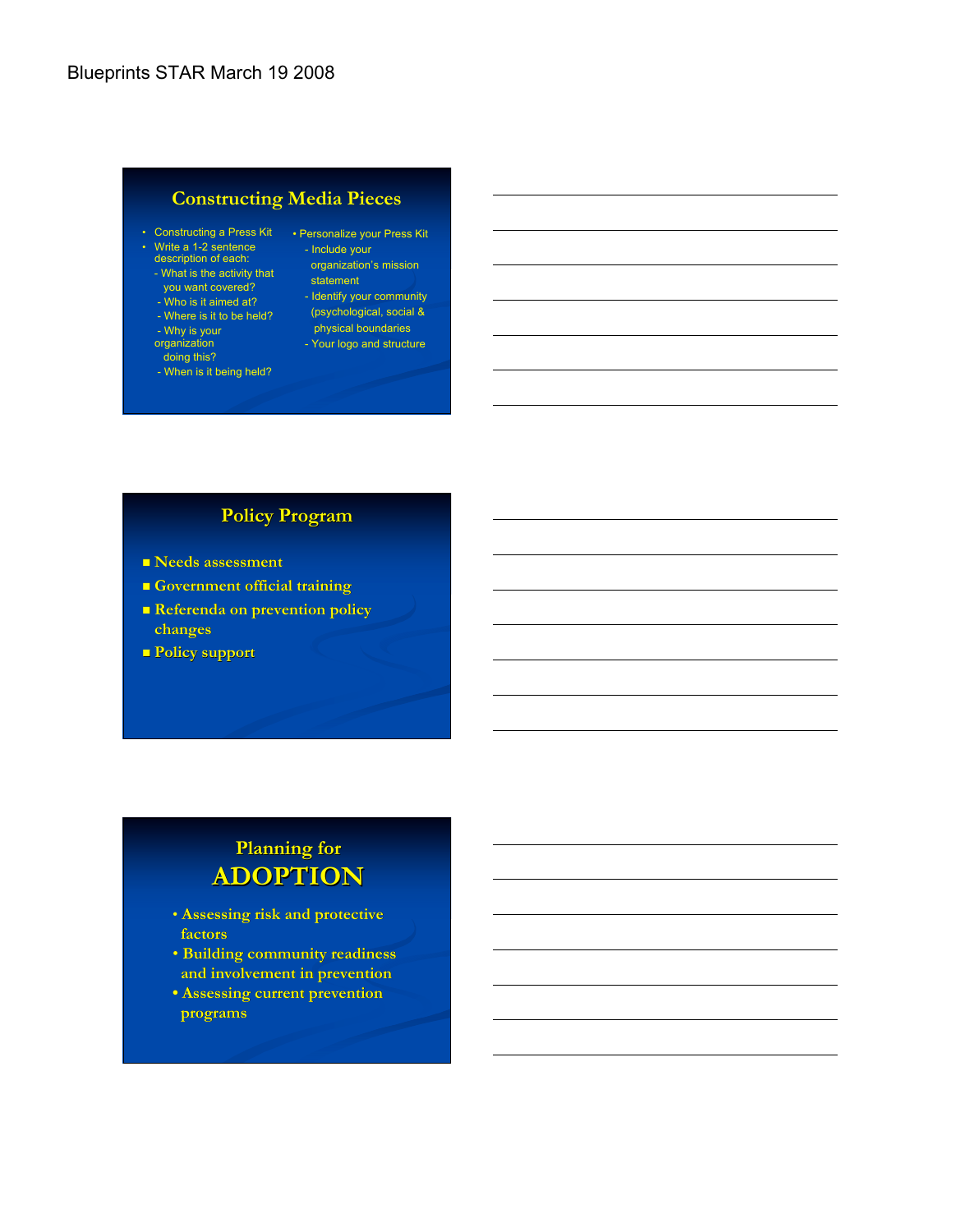# **IDENTIFICATION of Leaders and Implementers**

#### • Snowball Sampling

- Triangulating snowball x prevention coordinator x
- prevention organization





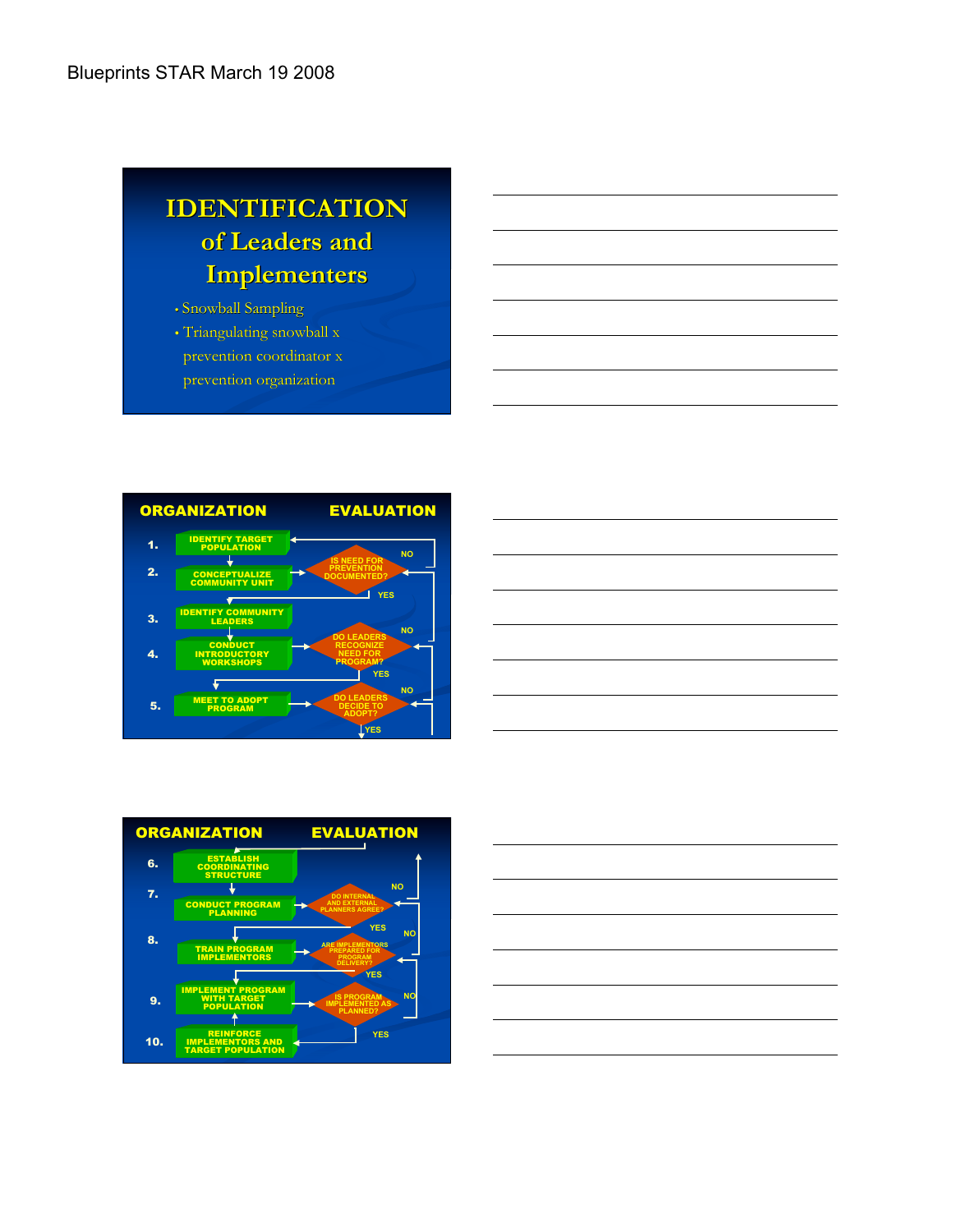

#### **Sequencing Program Components**

**Situation Recommended Sequencing No coalition Media, school, parent and community organization, policy Existing coalition Community organization/preparation (include school representative, build school support, media support) Competing programs or initiatives Enjoin coalition and schools to choose (media for support of choice, community organization and school,**

**parent, policy)**

## **Fitting Program Into Existing Programs and Mandates**

• Assess current prevention mandates and funding streams • Linking program with other

existing programs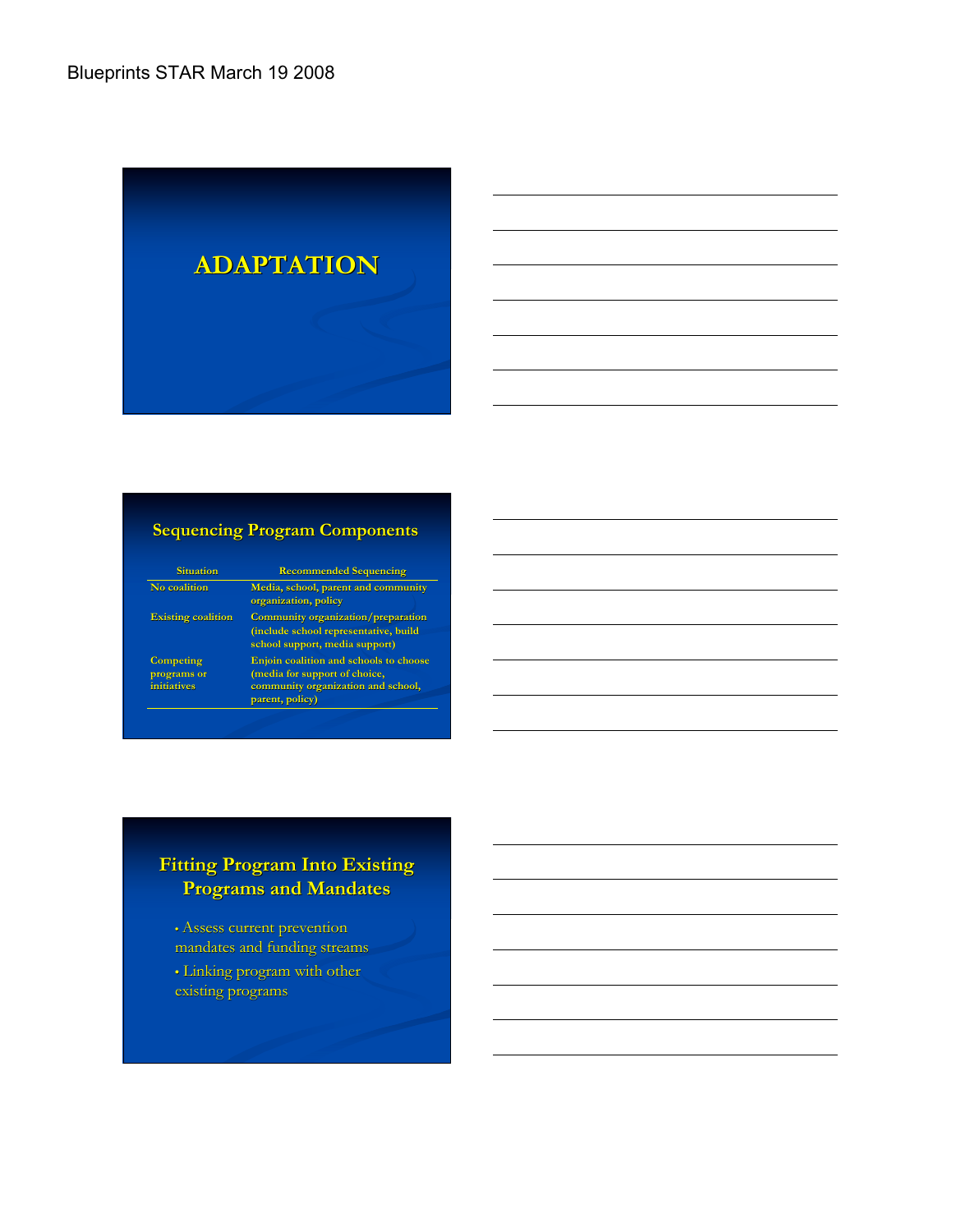

### **Standardized Training for Fidelity of Implementation**

- **Train 1 or more days with modeling and practice**
- **Provide manuals with examples**
- **Implement 2+ times/week**
- **Start within 2 weeks of training**

**How to Adapt Without Compromising Quality of Implementation**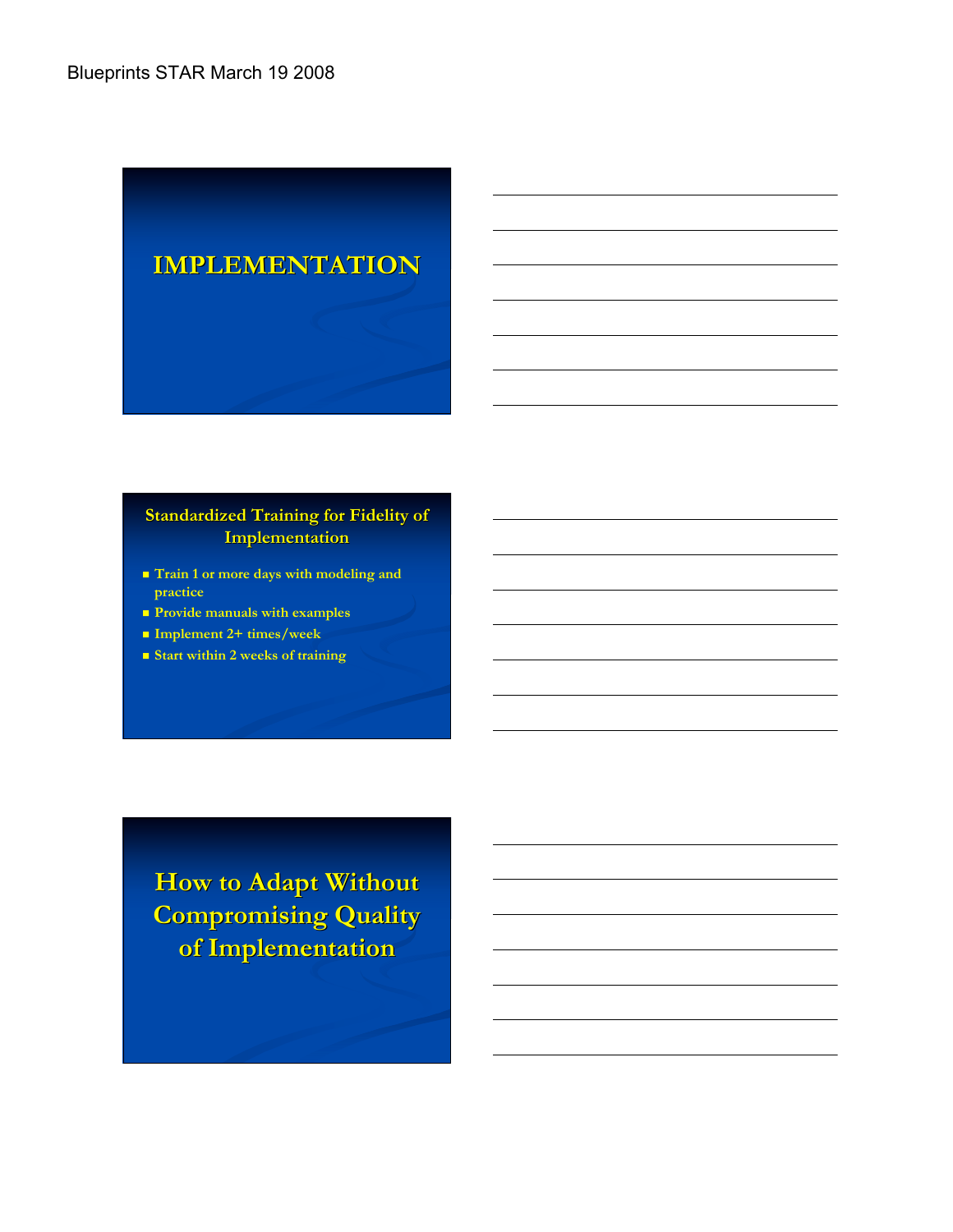

#### **Sustaining Fidelity of Implementation**

- **Strong school prevention coordinator**
- **Champion at community level**
- **Community facilitator who is at least partially paid to coordinate**
- **Back up "facilitator training" in the event of facilitator loss**
- **Encourage implementers to present, share, and model program with others**
- **Reinforce/honor implementers and participants (e.g., through Parent Skills Night, end of year picnics, school assemblies, radio/local news coverage**
- **Standardized initial and refresher training**

# **Sustaining Program**

- **Use of evaluation data**
- **Grant writing**
- **Integrating with other health initiatives**
- **Taking on other partners in prevention**